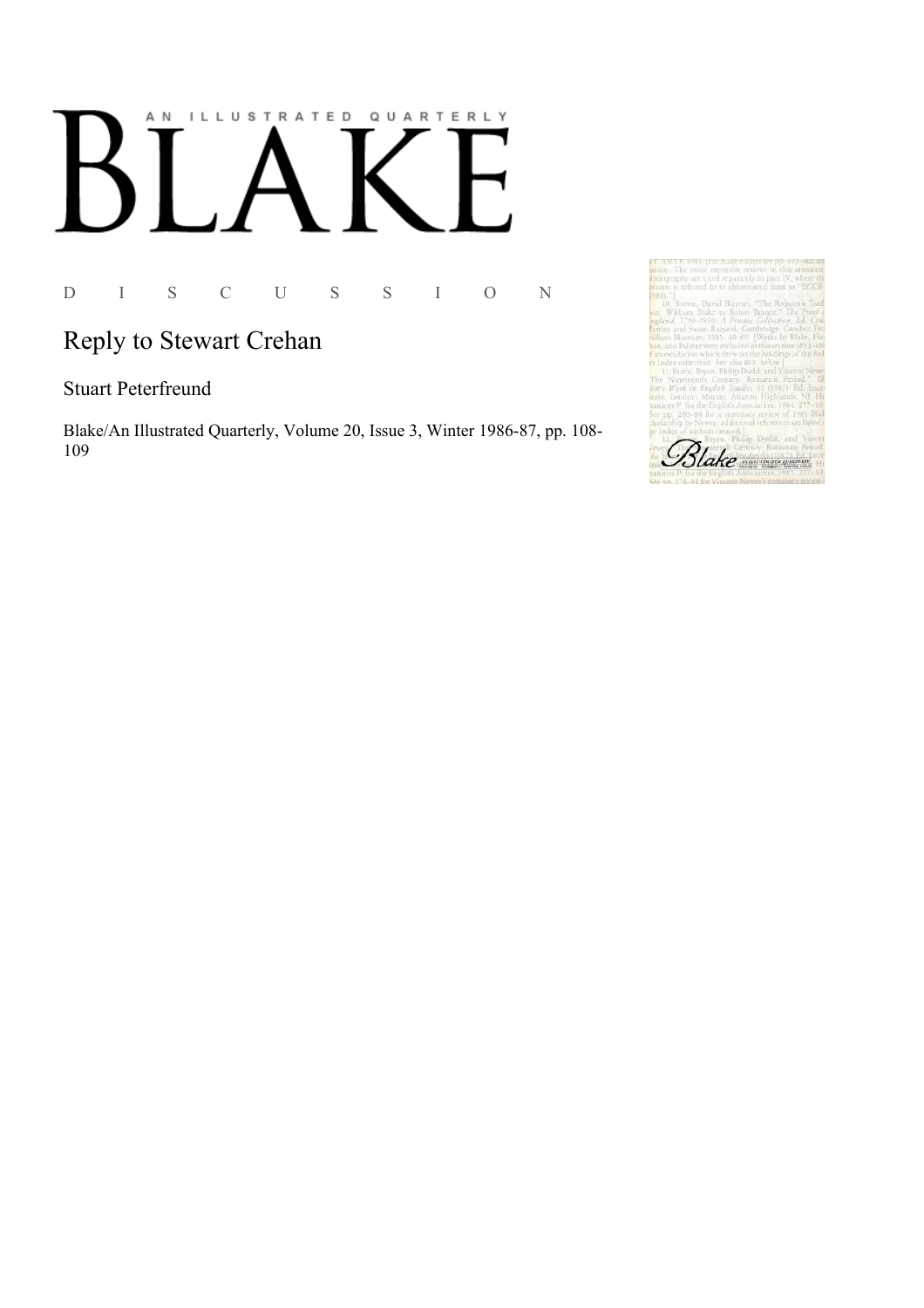### Reply to Stewart Crehan

#### Stuart Peterfreund

When a book review of some 3000 words occasions an angry author's response of approximately equal length — a response that accuses the reviewer of, among other things, "First World arrogance" and "twist[ing] revolutionary thought into its opposite," and strongly implies that the reviewer should be numbered among the "reactionary academicians (whom Blake, we know, detested)" — it is tempting to spend another 3000 words to engage the author on each point raised and to defend or amend one's original assessment of the book. In a sense, Stewart Crehan makes such a project unnecessary. The tone of his response, in which he once again does all he can to alienate those who would hope to engage him in productive dialogue regarding Blake's historical, social, and intellectual contexts, suggests that his repeated imputations of misreading and misunderstanding may have a basis. But that basis is not a liberal ideology and a "liberal text"by which "the Marxist text can only be ignored or misread," but "the Marxist text" itself, at least if his text be taken to be what he intends by the appellation "Marxist."

The result of undertaking a dialectical analysis that divides the world into opposing camps of "liberal" and "Marxist," "reactionary" and "revolutionary," and valorizing the latter at the expense of the former is that one tends to lose sight of the possibility that the very heuristic by which he identifies other ideologies may, itself, be an ideology. Just as it is not possible simultaneously to use language and to be "outside" of it, it is not possible to discuss ideologies and be outside of them, especially since language is predisposed because prestructured to create ideologies in the very act of discussing them.

Even Marxist critics as astute as Fredric Jameson, who have done much to gain a secure and respected place for Marxist approaches to literary studies, have been held to account on precisely this point. In an important discussion of *The Political Unconscious* (1981), James H. Kavanaugh, writing in "The Jameson-Effect" *(New Orleans Review,* 11 [spring 1984]), identifies Jameson's notion of "untranscendable horizons" as his means of deemphasizing the ideological status of his own discourse and suggests that a proper Marxist critical praxis engages the problem of ideology by the sort of critical intertextuality adumbrated by the visionary conversation that occurs at the end of Blake's *Jerusalem*. In Kavanaugh's closing words, "Jameson's properly ideological discourse must be completed by 'other' Marxist theory that recognizes the very limited validity of looking for 'untranscendable horizons' on the battlefield of theory."

Yet Crehan seems unaware of the problem. His Marxism, which is calculated to suppress conversation rather than to encourage it, is a monolithic science the sole purpose of which is to identify and establish "the primacy of social laws over artistic ones," and in doing so to correct the "too many books on Blake that analyse the art, poetry, and ideas (especially the ideas) and forget the social process" (p. 13). In Crehan's universe of intellect and labor, analysis of the sort he decries is as parasitic as capital itself, living off the labor of its artist-subject while fetishizing the commoditized result of that labor. "In epitomising the *meaning* of a work, however, bourgeois criticism frequently resorts to subjective impressions and perennial, supra-historical thoughts and feelings" (p. 4).

Even if one concedes the justice of this analysis, it does not follow that epitomizing the social and historical *context* of a work offers an antidote to the sort of "subjective impressions" of which Crehan is leery. Indeed, in characterizing his study as "one contribution to *the* Marxist approach to literature and art" and specifying as his salient concern *"the* social and historical context within which an artist such as Blake emerges" (pp. 12, 13; emphasis added), Crehan evokes a consensus which does not in fact exist. There is no unitary "Marxist approach," any more than there is a unitary "social and historical context." Yet Crehan takes as axiomatic the existence of both, and he does so for the purpose of establishing that interim bureaucracy of the critical proletariat that will lead to the ascendancy of Marxist literary studies rather than creating an exemplary study of the kind. Under the terms of this interim bureaucracy, analysis is a form of private property that is absolutely forbidden. Crehan himself "doubtfs] if it is possible to gain access to what Blake 'was actually saying' at all, despite pretensions to the contrary."

Crehan may well be right. It is true, as he argues, that "[T]he idea that a unique style can be developed rests on the bourgeois-Romantic belief in the individual as creative centre of his own work" (p. 183). And it is true that this belief is central to the Romantic ideology that Jerome J. McGann has set about interrogating so well. But arguing that "even the most individualistic artist is produced by the manifold social and historical contradictions of which he is a part" (p. 184) rests on an equally dubious belief underwritten by an equally subtle and powerful ideology. Self-determination and other-determination are limits or boundaries, not modes. Thus Crehan's discussion of Blake's "visual ideology" is at once overdetermined and underdetermined. His context provided him with certain technological and socioeconomic options for producing art, but it produced